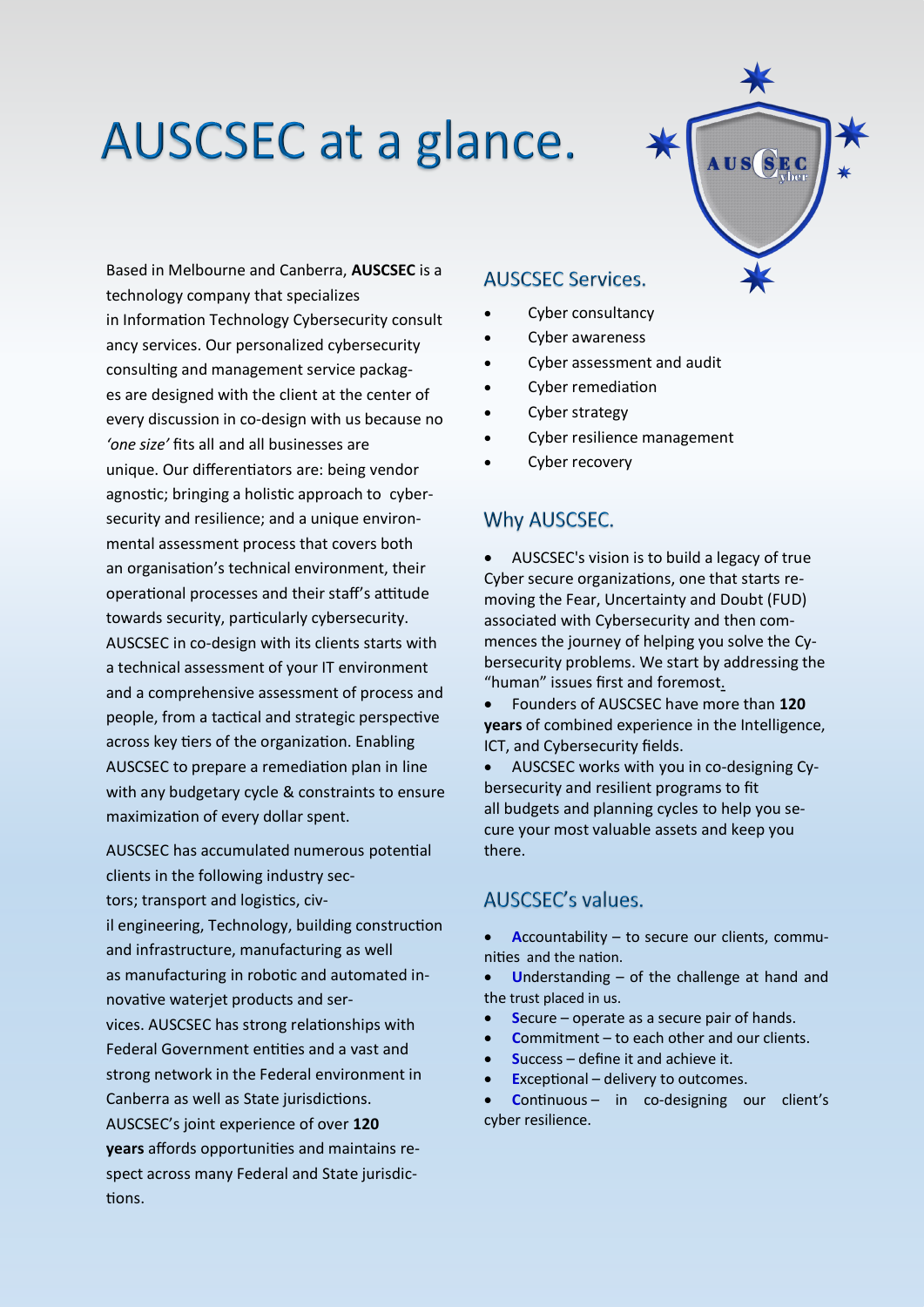Email:**[contact@auscsec.com.au](mailto:contact@auscsec.com.au)** Phone**:02 9994 8947** Web Site: **www.auscsec.com.au**

#### **AUSCSEC directors**

**Debbie Lutter –** Debbie is the CEO of AUSCSEC and has worked as a Senior Signal Analyst and Telecommunications engineer as a public servant in Federal Government across the Australian Signals Directorate within the Defence portfolio, Medicare Australia, Child Support Agency and Centrelink within the Health and Department of Human Services portfolios, and more recently within the Department of Agriculture and Water Resources Portfolio agencies. Debbie is a strategic thinker with years of practical experience designing roadmaps for all levels of Cybersecurity readiness and has built many Strategic plans for numerous Federal and industry entities.

**Graham Gathercole—**has been an IT professional for over 40 years and was in Federal Government's Senior Executive Service for over 15 years. Graham has been at the SES Band 2 level for over 10 years as the Chief Information Officer at Medicare and the Department (Dept) of Agriculture, also as General Manager of ICT Infrastructure at the Dept of Human Services. As an SES Band 1 at Medicare Australia he was responsible for all of Medicare's Applications. Prior to this he was the software capability manager at the Australian Signals Directorate for 13 years.

**Tom Royal**—With over 50 years of experience in the Transport and Logistics industry Tom brings a depth of Business Acumen that is second to none. He is passionate about helping to keep Australian businesses secure and has already tapped into his enormous network in the Transport and Logistics industry to influence CEO's across all sectors to rethink their Cyber security strategy. He is highly respected in the local Melbourne area and has far reaching relationships throughout Victoria with several of his industry contacts spanning every state. Tom is the connector and brings likeminded industry sectors together to help reshape their ICT environments to keep them secure.







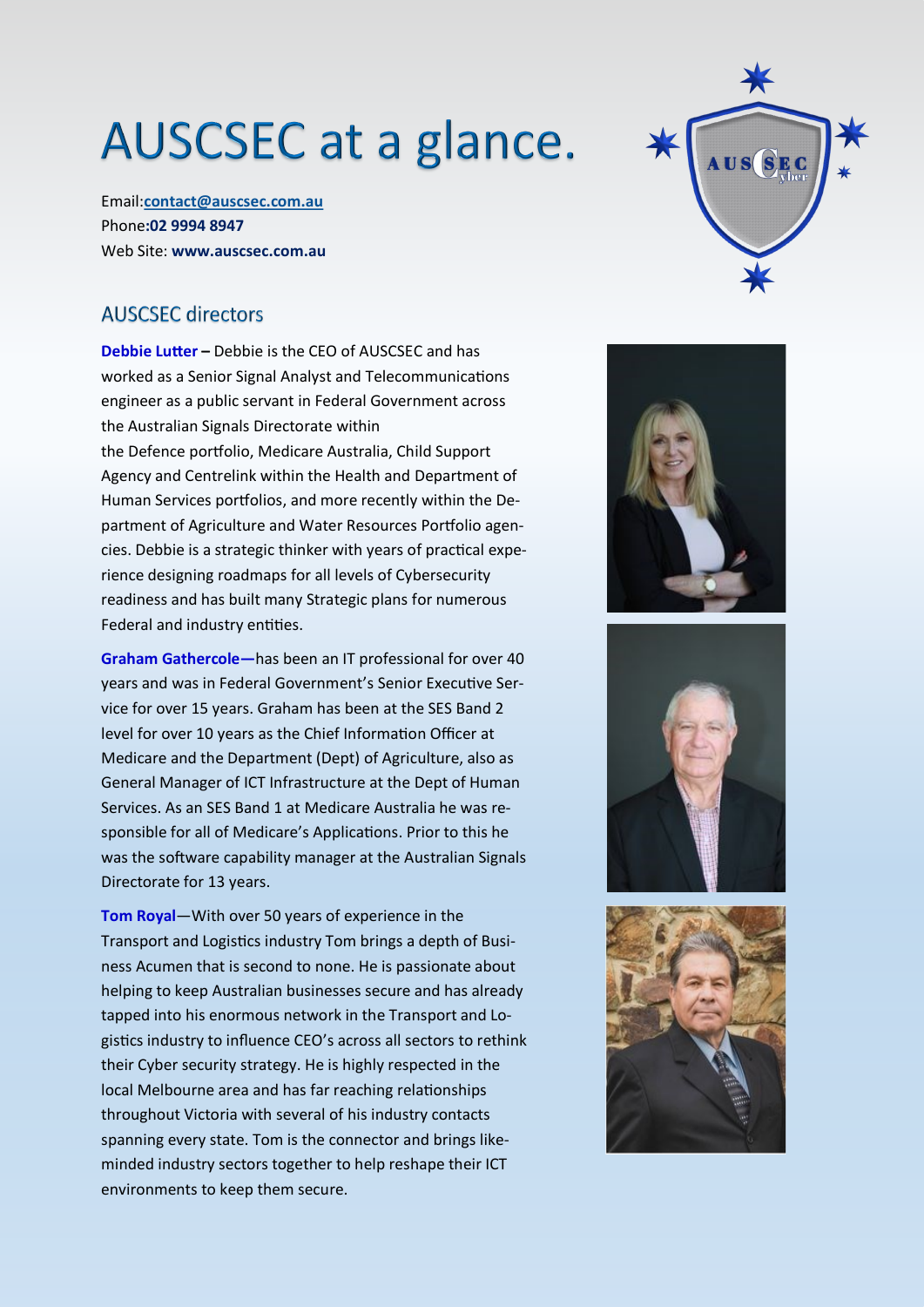Email:**[contact@auscsec.com.au](mailto:contact@auscsec.com.au)** Phone**:02 9994 8947** Web Site: **www.auscsec.com.au**





AUSCSEC Assessment/Audit scans are performed through a series of interviews of key organizational personnel, the scanning interviews can be broadened to include less senior and more coal-face orientated workers to get a broader view of organizational culture and attitude towards cyber security and the use of organizational resources to access the internet, especially for personal use.

Interview questions are designed to allow AUSCSEC to assess organization cyber security hygiene and resilience holistically across people, process and technology around the following key criteria:

- Leadership,
- ASD's Essential 8,
- Key Information Security Manual criterion,
- Staff Culture and attitude to cyber security,
- Key ICT processes such as change control, release management and planning incident management, and
- Various NIST frameworks and standards and ISO standards where applicable.

Those interviews, when coupled with physical inspections of ICT environments, including data centers, and AUSCSEC's vulnerability scans can provide an organization with a solid perspective on their cyber hygiene and resilience and AUSCSEC can additionally provide a roadmap to a better state should one be required.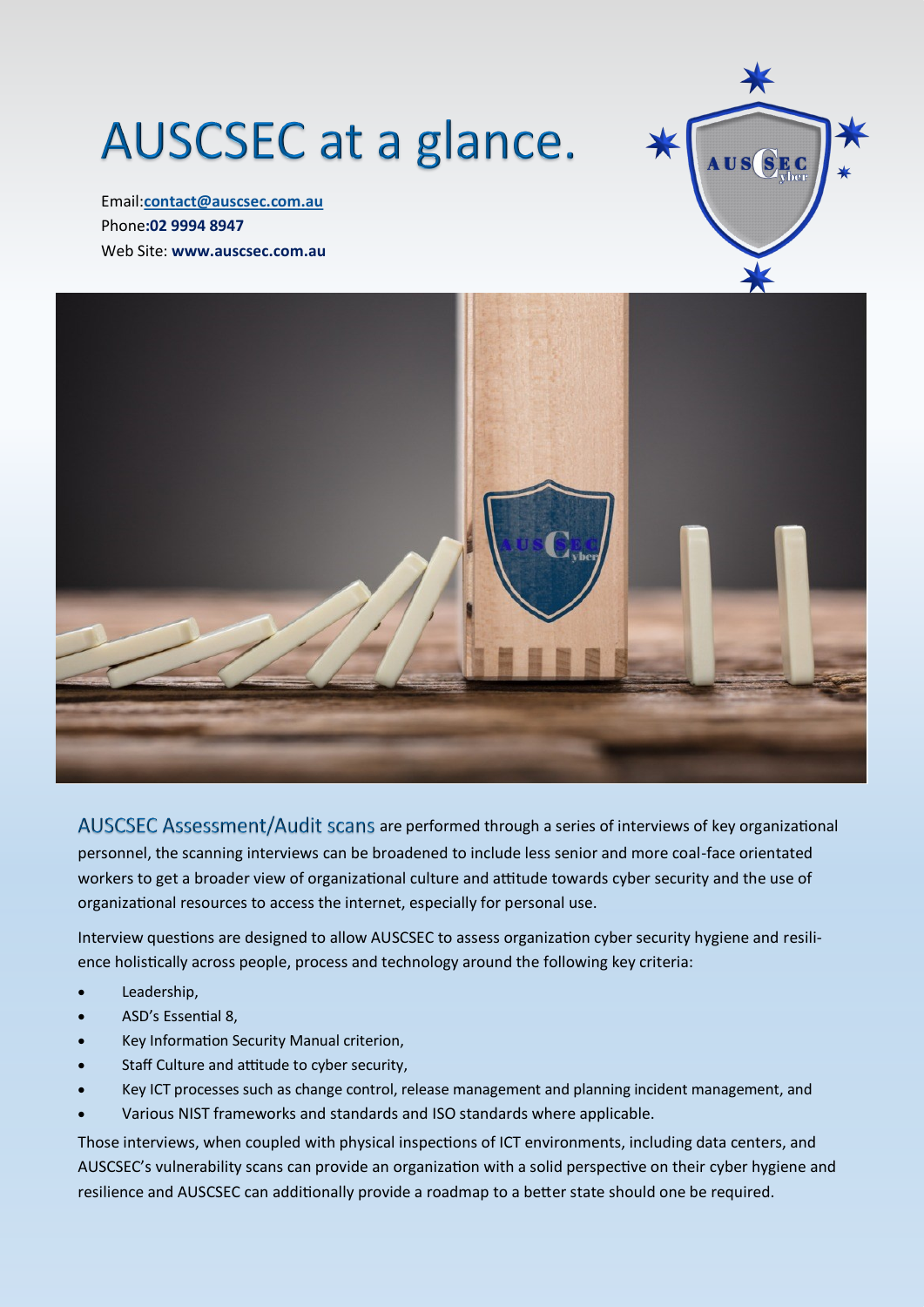Email:**[contact@auscsec.com.au](mailto:contact@auscsec.com.au)** Phone**:02 9994 8947** Web Site: **www.auscsec.com.au**



### Service offering-Assessments

| <b>Service Offering</b><br><b>Assessment Scans</b> | <b>Estimated Effort</b>             | <b>Scope</b>                                                                                                                                     |
|----------------------------------------------------|-------------------------------------|--------------------------------------------------------------------------------------------------------------------------------------------------|
| Initial Free Consultation                          | $\frac{1}{2}$ to 1 day              | Self-Assessment, Brief Client Interview (pref. CEO), Require-<br>ments gathering and discussion of potential options available                   |
| Simple Technical Environ-                          | $1-3$ days / up                     | Self-assessment, Brief CEO Interview,                                                                                                            |
| ment Scan                                          | to 3 resources                      | Technical Environment Vulnerability scan                                                                                                         |
|                                                    |                                     | Critical vulnerability report                                                                                                                    |
| Simple Assessment                                  | 5-10 days / up to 3 re-             | Self-assessment                                                                                                                                  |
|                                                    | sources                             | <b>CEO</b> Interview                                                                                                                             |
|                                                    |                                     | Vulnerability scan and analysis in consideration to the client's<br>environment                                                                  |
|                                                    |                                     | Critical vulnerability report                                                                                                                    |
|                                                    |                                     | 2 follow-up scans and vulnerability reporting of original scan<br>following any remediation activities.                                          |
|                                                    |                                     |                                                                                                                                                  |
| Assessment & HL remedia-<br>tion plan              | 15-20 days / up to 3 re-<br>sources | Self-assessment, CEO & Operations manager Interview                                                                                              |
|                                                    |                                     | Backup and recovery interviews                                                                                                                   |
|                                                    |                                     | <b>Vulnerability scan</b>                                                                                                                        |
|                                                    |                                     | Critical vulnerability analysis & report                                                                                                         |
|                                                    |                                     | High level remediation recommendations for critical vulnera-<br>bilities including high level analysis of recoverability.                        |
|                                                    |                                     | 2 follow-up scans and vulnerability reporting of original scan<br>following any remediation activities.                                          |
| Detailed Assessment and<br>remediation plan        | 20-60 days / up to 3 re-<br>sources | Self-assessment, CEO, key executives and IT vendor executive<br>interviews, Datacentre visit and detailed review of backup and<br>recoverability |
|                                                    |                                     | <b>Vulnerability scan</b>                                                                                                                        |
|                                                    |                                     | Critical & major vulnerability analysis & report                                                                                                 |
|                                                    |                                     | Remediation plan                                                                                                                                 |
|                                                    |                                     | Implementation plan and high-level schedule, 3<br>post implementation follow-up scans                                                            |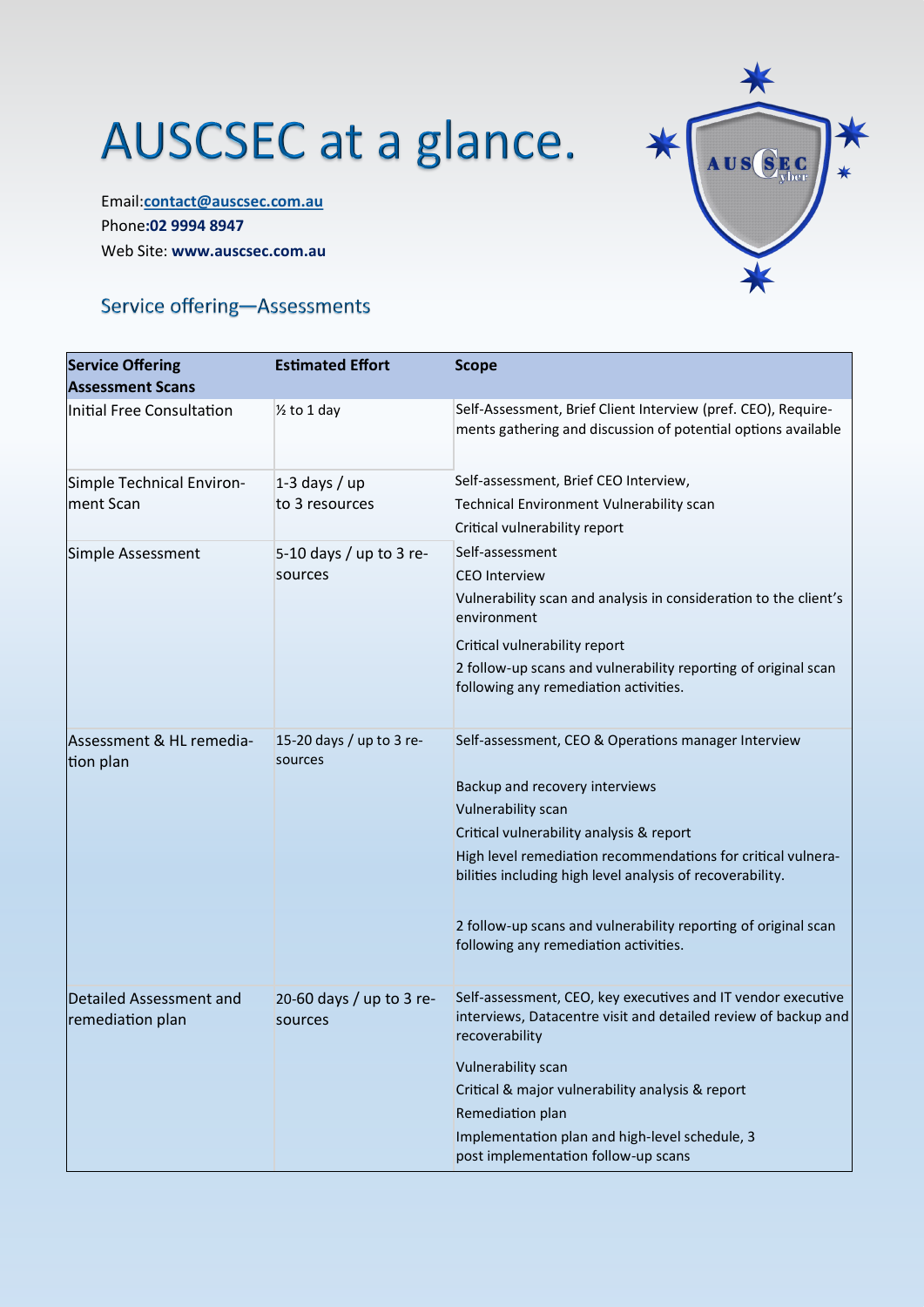Email:**[contact@auscsec.com.au](mailto:contact@auscsec.com.au)** Phone**:02 9994 8947** Web Site: **www.auscsec.com.au**



### Service offering - Scans

| <b>Targeted Scans</b>              | <b>Estimated Effort</b> | <b>Scope</b>                                                                                                                                                                           |
|------------------------------------|-------------------------|----------------------------------------------------------------------------------------------------------------------------------------------------------------------------------------|
| Malware Scan                       | 1 day                   | Scan only for the presence of viruses and<br>2 post remediation scans                                                                                                                  |
| <b>WannaCry Ransomware</b><br>Scan | 1 day                   | Scan only for the presence of the WannaCry Ransom virus and<br>1 post remediation scan                                                                                                 |
| Zero Logon Scan                    | 1 day                   | Remotely scan only across the Microsoft environment for ele-<br>vated Net-logon privileges and 1 post remediation scan                                                                 |
| Ripple 20 Scan                     | $1$ day                 | Remotely scan only across the Microsoft environment for ele-<br>vated Net-logon privileges and 1 post remediation scan                                                                 |
| <b>Website Scan</b>                | $2 - 5$ days            | Scan a website and its applications for vulnerabilities and pro-<br>vide guidance and assessment on remediation. 2 post remedi-<br>ation scans                                         |
| Intel AMT security bypass<br>scan  | 1 day                   | Scan the chipsets on selected AMT processors in the infra-<br>structure environment, up to maximum of 10 chipsets, further<br>chipset numbers by negotiation. 2 post remediation scans |
| Meltdown and Spectre scan          | 1 day                   | Scan selected processors in the environment for cve 2017-<br>5715, cve 2017-5753 and cve 2017-5754, plus 1 post remedia-<br>tion scan                                                  |
| <b>Badlock Detection</b>           | $1$ day                 | Scan the Microsoft environment cve 2016-2118 and cve 2016-<br>0128 and 1 post remediation scan                                                                                         |
| <b>Drown Detection</b>             | 1 day                   | Scan for cve 2016-0800, SSL2 protocol vulnerability and 1 post<br>remediation scan                                                                                                     |
| <b>Bash Shellshock detection</b>   | $1$ day                 | Scan unix environments utilizing Bash for the Shellshock vul-<br>nerability and 1 post remediation scan                                                                                |
| Shadow Brokers Scan                | $1 - 5$ days            | Scan for vulnerabilities disclosed in the Shadow Brokers leak<br>plus 2 post remediation scans                                                                                         |
| Solarwinds Scan                    | 2 days                  | Scan only for the presence of the Solarwinds Ransom virus<br>and 1 post remediation scan                                                                                               |